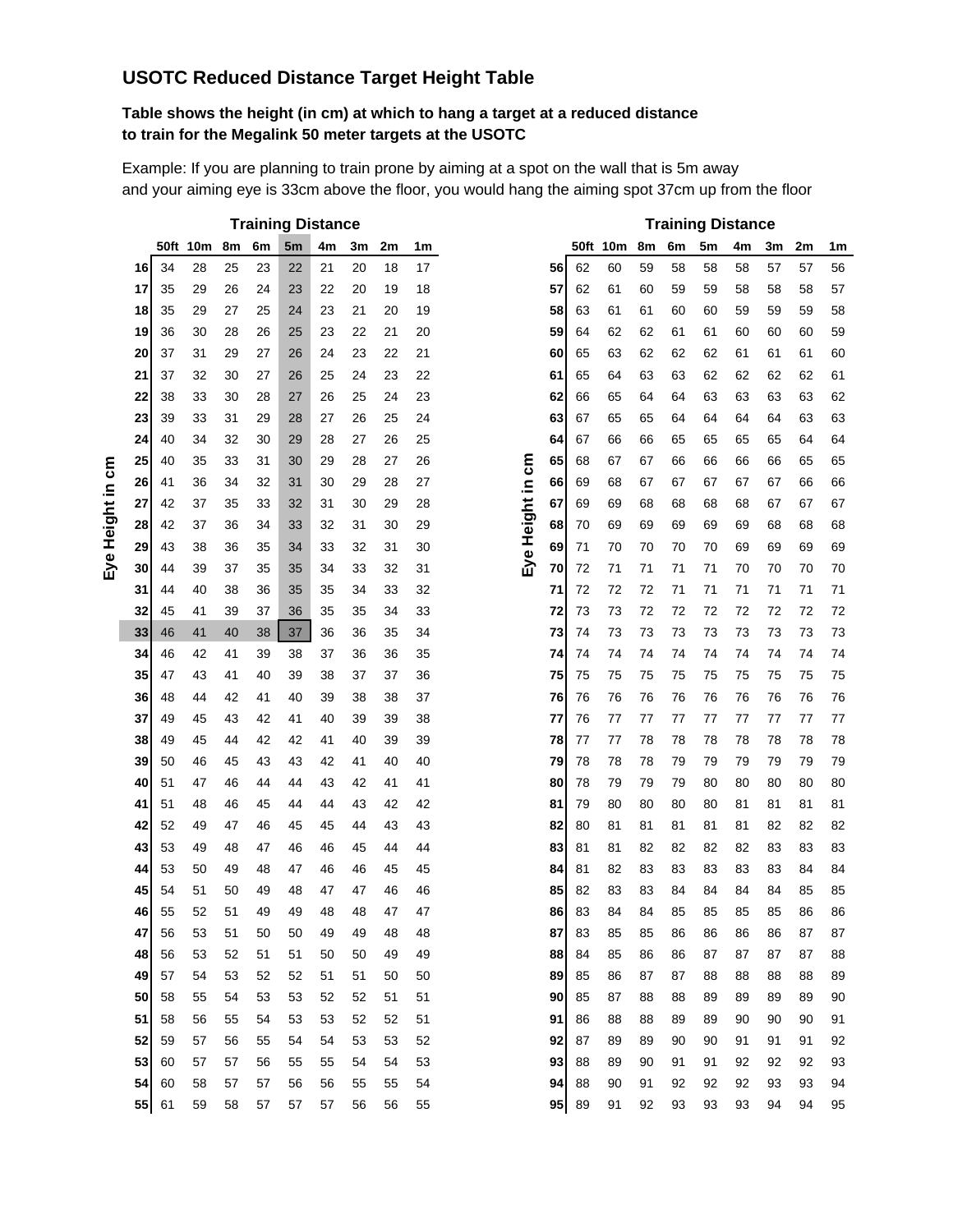# **USOTC Reduced Distance Target Height Table**

|      | <b>Training Distance</b> |                                         |         |     |                     |             |     |                                 |       |          |       |     |                                                 |       |     |                          |     |     |                                 |     |
|------|--------------------------|-----------------------------------------|---------|-----|---------------------|-------------|-----|---------------------------------|-------|----------|-------|-----|-------------------------------------------------|-------|-----|--------------------------|-----|-----|---------------------------------|-----|
|      |                          |                                         |         |     |                     |             |     |                                 |       |          |       |     |                                                 |       |     | <b>Training Distance</b> |     |     |                                 |     |
|      |                          | 50ft 10m                                | 8m      | 6m  | 5m                  | 4m          | 3m  | 2m                              | 1m    |          |       |     | 50ft 10m                                        | 8m 6m |     | 5m                       | 4m  | 3m  | 2m                              | 1m  |
| 96   | 90                       | 92                                      | 93      | 93  | 94                  | 94          | 95  | 95                              | 96    |          | 144 I | 123 | 130                                             | 133   | 136 | 137                      | 138 | 140 | 141                             | 143 |
| 97   | 90                       | 93                                      | 93      | 94  | 95                  | 95          | 96  | 96                              | 97    |          | 1451  | 124 | 131                                             | 134   | 137 | - 138                    | 139 | 141 | 142                             | 144 |
| 98   | 91                       | 93                                      | 94      | 95  | 96                  | 96          | 97  | 97                              | 98    |          | 1461  | 124 | 132                                             | 135   | 137 | 139                      | 140 | 142 | 143                             | 145 |
| 99   | 92                       | 94                                      | 95      | 96  | 97                  | 97          | 98  | 98                              | 99    |          | 147   | 125 | 133                                             | 135   | 138 | 140                      | 141 | 143 | 144                             | 146 |
| 100  | 92                       | 95                                      | 96      | 97  | 98                  | 98          | 99  | 99                              | 100   |          | 1481  | 126 | 133                                             | 136   | 139 | 141                      | 142 | 144 | 145                             | 147 |
| 101  | 93                       | 96                                      | 97      | 98  | 98                  | 99          | 99  | 100                             | 100   |          | 1491  | 126 | 134                                             | 137   | 140 | 142                      | 143 | 145 | 146                             | 148 |
| 102  | 94                       | 97                                      | 98      | 99  | 99                  | 100         | 100 | 101                             | 101   |          | 150   | 127 | 135                                             | 138   | 141 | 143                      | 144 | 146 | 147                             | 149 |
| 103  | 94                       | 97                                      | 99      | 100 | 100                 | 101         | 101 | 102                             | 102   |          | 151   | 128 | 136                                             | 139   | 142 | 143                      | 145 | 146 | 148                             | 149 |
| 104  | 95                       | 98                                      | 99      | 101 | 101                 | 102         | 102 | 103                             | 103   |          | 1521  | 129 | 137                                             | 140   | 143 | 144                      | 146 | 147 | 149                             | 150 |
| 105  | 96                       | 99                                      | 100     | 101 | 102                 | 103         | 103 | 104                             | 104   |          | 1531  | 129 | 137                                             | 141   | 144 | 145                      | 147 | 148 | 150                             | 151 |
| 106  | 97                       | 100                                     | 101     | 102 | 103                 | 104         | 104 | 105                             | 105   |          | 1541  | 130 | 138                                             | 141   | 145 | 146                      | 148 | 149 | 151                             | 152 |
| 107  | 97                       | 101                                     | 102     | 103 | 104                 | 104         | 105 | 106                             | 106   |          | 1551  | 131 | 139                                             | 142   | 145 | 147                      | 149 | 150 | 152                             | 153 |
| 108  | 98                       | 101                                     | 103     | 104 | 105                 | 105         | 106 | 107                             | 107   |          | 1561  | 131 | 140                                             | 143   | 146 | 148                      | 150 | 151 | 153                             | 154 |
| 109  | 99                       | 102                                     | 104     | 105 | 106                 | 106         | 107 | 108                             | 108   |          | 157   | 132 | 141                                             | 144   | 147 | 149                      | 150 | 152 | 154                             | 155 |
| 110  | 99                       | 103                                     | 104     | 106 | 107                 | 107         | 108 | 109                             | 109   |          | 1581  | 133 | 141                                             | 145   | 148 | 150                      | 151 | 153 | 155                             | 156 |
| 111  | 100                      | 104                                     | 105     | 107 | 107                 | 108         | 109 | 110                             | 110   |          | 1591  | 133 | 142                                             | 146   | 149 | 151                      | 152 | 154 | 156                             | 157 |
| 112  | 101                      | 105                                     | 106     | 108 | 108                 | 109         | 110 | 111                             | 111   | ξ        | 160   | 134 | 143                                             | 146   | 150 | 152                      | 153 | 155 | 157                             | 158 |
| 113  | 101                      | 105                                     | 107     | 108 | 109                 | 110         | 111 | 111                             | 112   | ≘.       | 161   | 135 | 144                                             | 147   | 151 | 152                      | 154 | 156 | 158                             | 159 |
| 114  | 102                      | 106                                     | 108     | 109 | 110                 | 111         | 112 | 112                             | 113   |          | 1621  | 135 | 145                                             | 148   | 152 | 153                      | 155 | 157 | 159                             | 160 |
| 115  | 103                      | 107                                     | 109     | 110 | 111                 | 112         | 113 | 113 114                         |       |          | 1631  | 136 | 145                                             | 149   | 152 | 154                      | 156 | 158 | 159                             | 161 |
| 116  | 104                      | 108                                     | 109     | 111 |                     | 112 113 114 |     | 114 115                         |       | e Height | 164 I | 137 | 146                                             | 150   | 153 | 155                      | 157 | 159 | 160                             | 162 |
| 117  | 104                      | 109                                     | 110     |     | 112 113 114         |             | 114 | 115                             | 116   | 밋        | 165   | 138 | 147                                             | 151   | 154 | 156                      | 158 | 160 | 161                             | 163 |
| 118  | 105                      | 109                                     | 111     | 113 | 114 115             |             | 115 | 116                             | 117   |          | 166 I | 138 | 148                                             | 151   | 155 | 157                      | 159 | 161 | 162                             | 164 |
| 119  | 106                      |                                         |         |     | 110 112 114 115 115 |             | 116 | 117 118                         |       |          | 167   | 139 | 149                                             | 152   | 156 | 158                      | 160 | 161 | 163                             | 165 |
| 120  | 106                      | 111                                     |         |     | 113 115 116 116     |             | 117 | 118                             | 119   |          | 168   | 140 | 149                                             | 153   | 157 | 159                      | 161 | 162 | 164                             | 166 |
| 121  | 107                      | 112                                     | 114 115 |     | 116 117             |             | 118 | 119                             | 120   |          | 1691  | 140 | 150                                             | 154   | 158 | 160                      | 161 | 163 | 165                             | 167 |
| 122  | 108                      | 113                                     |         |     | 114 116 117 118     |             | 119 | 120                             | 121   |          | 170I  | 141 | 151                                             | 155   | 159 | 161                      | 162 | 164 | 166                             | 168 |
| 123  | 108                      | 113                                     |         |     |                     | 118 119     | 120 | 121                             | 122   |          | 171   | 142 | 152                                             | 156   | 159 | 161                      | 163 | 165 | 167                             | 169 |
|      |                          |                                         | 115     | 117 |                     |             |     |                                 |       |          |       |     |                                                 |       |     |                          |     |     |                                 |     |
| 124  | 109                      | 114                                     | 116     | 118 | 119 120             |             | 121 | 122                             | 123   |          | 1721  | 142 | 153                                             | 156   | 160 | 162                      | 164 | 166 | 168                             | 170 |
| 125  | 110                      | 115 117 119 120 121                     |         |     |                     |             | 122 | 123 124                         |       |          | 1731  |     | 143 153 157 161 163 165 167 169                 |       |     |                          |     |     |                                 | 171 |
|      |                          | 126 110 116 118 120 121 122 123 124 125 |         |     |                     |             |     |                                 |       |          |       |     | <b>174 </b> 144 154 158 162 164 166 168 170 172 |       |     |                          |     |     |                                 |     |
|      |                          | 127 111 117 119 121 122 123 124 125 126 |         |     |                     |             |     |                                 |       |          |       |     | 175 145 155 159 163 165 167 169 171 173         |       |     |                          |     |     |                                 |     |
|      |                          | 128 112 117 120 122 123 124 125 126 127 |         |     |                     |             |     |                                 |       |          |       |     | <b>176 1</b> 45 156 160 164 166 168 170 172 174 |       |     |                          |     |     |                                 |     |
| 1291 |                          | 113 118 120 123 124 125 126 127 128     |         |     |                     |             |     |                                 |       |          |       |     | 177 146 157 161 165 167 169 171 173 175         |       |     |                          |     |     |                                 |     |
|      |                          | 130 113 119 121 123 125 126 127 128 129 |         |     |                     |             |     |                                 |       |          |       |     | 178 147 157 162 166 168 170 172 174 176         |       |     |                          |     |     |                                 |     |
|      |                          | 131 114 120 122 124 125 127 128 129     |         |     |                     |             |     |                                 | - 130 |          |       |     | 179 147 158 162 167 169 171 173 175 177         |       |     |                          |     |     |                                 |     |
| 1321 |                          | 115 121 123 125 126 127 129             |         |     |                     |             |     | 130 131                         |       |          |       |     | 180 148 159 163 167 170 172 174 176 178         |       |     |                          |     |     |                                 |     |
|      |                          | 133 115 121 124 126 127 128             |         |     |                     |             | 130 | 131                             | -132  |          |       |     | 181 149 160 164 168 170 173 175 177 179         |       |     |                          |     |     |                                 |     |
| 1341 |                          | 116 122 125 127 128 129 130 132 133     |         |     |                     |             |     |                                 |       |          |       |     | 182 149 161 165 169 171 173 176 178 180         |       |     |                          |     |     |                                 |     |
|      |                          | 135 117 123 125 128 129 130 131         |         |     |                     |             |     | 133 134                         |       |          |       |     | 183 150 161 166 170 172 174 177 179 181         |       |     |                          |     |     |                                 |     |
|      |                          | 136 117 124 126 129 130 131 132 134 135 |         |     |                     |             |     |                                 |       |          | 1841  | 151 |                                                 |       |     |                          |     |     | 162 167 171 173 175 177 180 182 |     |
|      |                          | 137 118 125 127 130 131 132 133 135 136 |         |     |                     |             |     |                                 |       |          |       |     | 185 151 163 167 172 174 176 178 181 183         |       |     |                          |     |     |                                 |     |
|      |                          | 138 119 125 128 130 132 133 134 135 137 |         |     |                     |             |     |                                 |       |          |       |     | <b>186 1</b> 52 164 168 173 175 177 179 182 184 |       |     |                          |     |     |                                 |     |
| 1391 |                          | 119 126 129 131 133 134 135 136 138     |         |     |                     |             |     |                                 |       |          |       |     | 187 153 165 169 174 176 178 180 183 185         |       |     |                          |     |     |                                 |     |
| 1401 | 120                      | 127 130 132 134 135 136 137 139         |         |     |                     |             |     |                                 |       |          |       |     | <b>188 1</b> 54 165 170 174 177 179 181 183 186 |       |     |                          |     |     |                                 |     |
| 1411 | 121                      |                                         |         |     |                     |             |     | 128 130 133 134 136 137 138 140 |       |          |       |     | 189 154 166 171 175 178 180 182 184 187         |       |     |                          |     |     |                                 |     |
|      |                          | 142 122 129 131 134 135 137 138 139 141 |         |     |                     |             |     |                                 |       |          |       |     | <b>190 1</b> 55 167 172 176 179 181 183 185 188 |       |     |                          |     |     |                                 |     |
|      |                          | 143 122 129 132 135 136 138 139 140 142 |         |     |                     |             |     |                                 |       |          |       |     |                                                 |       |     |                          |     |     |                                 |     |

|      |     |                                             |     |                 | <b>Training Distance</b>    |     |         |                                                 |       |       |       |             |                                           |         |             | <b>Training Distance</b> |             |     |         |     |
|------|-----|---------------------------------------------|-----|-----------------|-----------------------------|-----|---------|-------------------------------------------------|-------|-------|-------|-------------|-------------------------------------------|---------|-------------|--------------------------|-------------|-----|---------|-----|
|      |     | 50ft 10m                                    | 8m  | 6m              | 5m                          | 4m  | 3m      | 2m                                              | 1m    |       |       |             | 50ft 10m 8m 6m                            |         |             | 5m                       | 4m          | 3m  | 2m      | 1m  |
| 96   | 90  | 92                                          | 93  | 93              | 94                          | 94  | 95      | 95                                              | 96    |       | 1441  | 123         | 130                                       | 133     | 136         | 137                      | 138         | 140 | 141     | 143 |
| 97   | 90  | 93                                          | 93  | 94              | 95                          | 95  | 96      | 96                                              | 97    |       |       | 145 124     | 131                                       | 134     | 137         | 138                      | 139         | 141 | 142     | 144 |
| 98   | 91  | 93                                          | 94  | 95              | 96                          | 96  | 97      | 97                                              | 98    |       |       | 1461 124    | 132                                       |         | 135 137 139 |                          | 140         | 142 | 143     | 145 |
| 99   | 92  | 94                                          | 95  | 96              | 97                          | 97  | 98      | 98                                              | 99    |       | 147   | 125         | 133                                       | 135     | 138         | 140                      | 141         | 143 | 144     | 146 |
| 100  | 92  | 95                                          | 96  | 97              | 98                          | 98  | 99      | 99                                              | 100   |       | 148 I | 126         | 133                                       | 136     | 139         | 141                      | 142         | 144 | 145     | 147 |
| 101  | 93  | 96                                          | 97  | 98              | 98                          | 99  | 99      | 100                                             | 100   |       |       | 149 126     | 134                                       | 137 140 |             | 142                      | 143         | 145 | 146     | 148 |
| 102  | 94  | 97                                          | 98  | 99              | 99                          | 100 | 100     | 101                                             | 101   |       | 1501  | 127         | 135                                       | 138     | 141 143     |                          | 144 146     |     | 147     | 149 |
| 103  | 94  | 97                                          | 99  | 100             | 100                         | 101 | 101     | 102                                             | 102   |       | 1511  | 128         | 136                                       |         | 139 142 143 |                          | 145         | 146 | 148     | 149 |
| 104  | 95  | 98                                          | 99  | 101             | 101                         | 102 | 102     | 103                                             | 103   |       | 152 I | 129         | 137                                       | 140     | 143         | 144                      | 146         | 147 | 149     | 150 |
| 105  | 96  | 99                                          | 100 | 101             | 102                         | 103 | 103     | 104                                             | 104   |       |       | 153 129     | 137                                       | 141     | 144 145     |                          | 147         | 148 | 150     | 151 |
| 106  | 97  | 100                                         | 101 |                 | 102 103                     | 104 | 104     | 105                                             | 105   |       |       | 154  130    | 138                                       | 141     | 145         | 146                      | 148         | 149 | 151     | 152 |
| 107  | 97  | 101                                         | 102 | 103             | 104                         | 104 | 105     | 106                                             | 106   |       | 1551  | 131         | 139                                       | 142     | 145         | 147                      | 149         | 150 | 152     | 153 |
| 108  | 98  | 101                                         | 103 | 104             | 105                         | 105 | 106     | 107                                             | 107   |       |       | 156 131     | 140                                       | 143 146 |             | 148                      | 150         | 151 | 153     | 154 |
| 109  | 99  | 102                                         | 104 | 105             | 106                         | 106 | 107     | 108                                             | 108   |       | 1571  | 132         | 141                                       | 144     | 147         | 149                      | 150         | 152 | 154     | 155 |
| 110  | 99  | 103                                         | 104 | 106             | 107                         | 107 | 108     | 109                                             | 109   |       | 1581  | 133         | 141                                       | 145     | 148         | 150                      | 151         | 153 | 155     | 156 |
| 111  | 100 | 104                                         | 105 |                 | 107 107                     | 108 | 109     | 110                                             | 110   |       |       | 159 133     | 142                                       | 146 149 |             | 151                      | 152         | 154 | 156     | 157 |
| 1121 | 101 | 105                                         | 106 | 108             | 108                         | 109 | 110     | 111                                             | 111   | 등     | 160 I | 134         | 143                                       | 146     | 150         | 152                      | 153         | 155 | 157     | 158 |
| 1131 | 101 | 105                                         | 107 | 108             | 109                         | 110 | 111     | 111                                             | 112   | ≘     |       | 161  135    | 144                                       | 147 151 |             | 152                      | 154         | 156 | 158     | 159 |
| 114I | 102 | 106                                         | 108 | 109             | 110                         | 111 | 112     | 112                                             | -113  |       |       | 162 135     | 145                                       | 148     | 152         | 153                      | 155         | 157 | 159     | 160 |
| 1151 | 103 | 107                                         |     |                 |                             |     |         | 109 110 111 112 113 113 114                     |       | eight |       | 163 136     | 145                                       | 149     | 152 154     |                          | 156         | 158 | 159     | 161 |
| 1161 | 104 | 108                                         | 109 |                 | 111 112 113 114 114         |     |         |                                                 | -115  | Í     |       | 164  137    | 146                                       | 150     | 153         | 155                      | 157         | 159 | 160     | 162 |
| 1171 | 104 | 109                                         | 110 |                 | 112 113 114 114             |     |         | - 115                                           | 116   | 心     |       | 165 138     | 147                                       | 151     | 154         | 156                      | 158         | 160 | 161     | 163 |
| 118I | 105 |                                             |     |                 | 109 111 113 114 115         |     | 115     | 116                                             | 117   |       |       | 1661 138    | 148                                       | 151     | 155         | 157                      | 159         | 161 | 162     | 164 |
| 119  | 106 |                                             |     |                 | 110 112 114 115 115         |     | 116     | 117                                             | 118   |       | 1671  | 139         | 149                                       | 152     | 156         | 158                      | 160         | 161 | 163     | 165 |
| 120  | 106 |                                             |     |                 | 111 113 115 116 116 117 118 |     |         |                                                 | 119   |       |       | 168  140    | 149                                       | 153     | 157         | 159                      | 161         | 162 | 164     | 166 |
| 121  | 107 |                                             |     |                 | 112 114 115 116 117         |     | 118     | 119                                             | 120   |       |       | 169 140     | 150                                       | 154     | 158         | 160                      | 161         | 163 | 165     | 167 |
| 122  | 108 |                                             |     |                 | 113 114 116 117 118         |     | 119     | 120                                             | 121   |       | 170I  | 141         | 151                                       | 155     | 159         | 161                      | 162         | 164 | 166     | 168 |
| 123  | 108 |                                             |     | 113 115 117 118 |                             | 119 | 120     | 121                                             | 122   |       |       | 171   142   | 152                                       | 156     | 159         | 161                      | 163         | 165 | 167     | 169 |
| 1241 | 109 | 114                                         | 116 | 118             | 119                         | 120 | 121     | 122                                             | 123   |       | 1721  | 142         | 153                                       | 156     | 160         | 162                      | 164         | 166 | 168     | 170 |
| 1251 |     | 110 115 117 119 120 121                     |     |                 |                             |     | 122     | 123                                             | -124  |       |       | 1731 143    | 153                                       | 157 161 |             | 163                      | 165         | 167 | 169     | 171 |
|      |     | 126 110 116 118 120 121 122                 |     |                 |                             |     |         | 123 124 125                                     |       |       |       |             | <b>174 </b> 144 154 158 162 164 166       |         |             |                          |             | 168 | 170     | 172 |
|      |     |                                             |     |                 |                             |     |         | <b>127 </b> 111 117 119 121 122 123 124 125 126 |       |       |       |             | 175 145 155 159 163 165 167 169 171 173   |         |             |                          |             |     |         |     |
|      |     | <b>128 1</b> 12 117 120 122 123 124 125 126 |     |                 |                             |     |         |                                                 | - 127 |       |       |             | 176 145 156 160 164 166 168 170 172 174   |         |             |                          |             |     |         |     |
|      |     | <b>129</b> 113 118 120 123 124 125 126 127  |     |                 |                             |     |         |                                                 | 128   |       |       |             | 177 146 157 161 165 167 169               |         |             |                          |             | 171 | 173 175 |     |
|      |     | <b>130 </b> 113 119 121 123 125 126 127 128 |     |                 |                             |     |         |                                                 | -129  |       |       |             | 178 147 157 162 166 168 170 172 174 176   |         |             |                          |             |     |         |     |
|      |     | <b>131 </b> 114 120 122 124 125 127 128 129 |     |                 |                             |     |         |                                                 | - 130 |       |       |             | 179 147 158 162 167 169 171 173 175 177   |         |             |                          |             |     |         |     |
|      |     | <b>132 </b> 115 121 123 125 126 127 129     |     |                 |                             |     |         | - 130                                           | -131  |       |       |             | 180 148 159 163 167 170 172 174 176 178   |         |             |                          |             |     |         |     |
|      |     | <b>133 </b> 115 121 124 126 127 128         |     |                 |                             |     | 130     | - 131                                           | -132  |       |       |             | 181   149 160 164 168 170 173 175 177 179 |         |             |                          |             |     |         |     |
|      |     | <b>134 1</b> 16 122 125 127 128 129         |     |                 |                             |     | 130     | 132                                             | - 133 |       |       | 182 149 161 |                                           |         | 165 169 171 |                          | 173 176 178 |     |         | 180 |
|      |     |                                             |     |                 |                             |     |         | <b>135 </b> 117 123 125 128 129 130 131 133 134 |       |       |       |             | 183 150 161 166 170 172 174 177 179 181   |         |             |                          |             |     |         |     |
|      |     | <b>136 </b> 117 124 126 129 130 131         |     |                 |                             |     |         | 132 134                                         | - 135 |       |       |             | 184 151 162 167 171 173 175 177 180       |         |             |                          |             |     |         | 182 |
|      |     | <b>137 </b> 118 125 127 130 131 132         |     |                 |                             |     | 133 135 |                                                 | 136   |       |       | 185  151    | 163 167 172 174 176 178                   |         |             |                          |             |     | 181     | 183 |
|      |     | <b>138 1</b> 19 125 128 130 132 133 134 135 |     |                 |                             |     |         |                                                 | - 137 |       |       |             | 186 152 164 168 173 175 177 179 182 184   |         |             |                          |             |     |         |     |
|      |     | <b>139 1</b> 19 126 129 131 133 134 135 136 |     |                 |                             |     |         |                                                 | 138   |       |       |             | 187   153 165 169 174 176 178 180         |         |             |                          |             |     | 183 185 |     |
|      |     | <b>140 1</b> 20 127 130 132 134 135 136 137 |     |                 |                             |     |         |                                                 | - 139 |       |       |             | 188 154 165 170 174 177 179 181           |         |             |                          |             |     | 183 186 |     |
|      |     |                                             |     |                 |                             |     |         | <b>141 </b> 121 128 130 133 134 136 137 138 140 |       |       |       |             | 189 154 166 171 175 178 180 182 184 187   |         |             |                          |             |     |         |     |
|      |     |                                             |     |                 |                             |     |         | <b>142 </b> 122 129 131 134 135 137 138 139 141 |       |       |       |             | 190 155 167 172 176 179 181 183 185 188   |         |             |                          |             |     |         |     |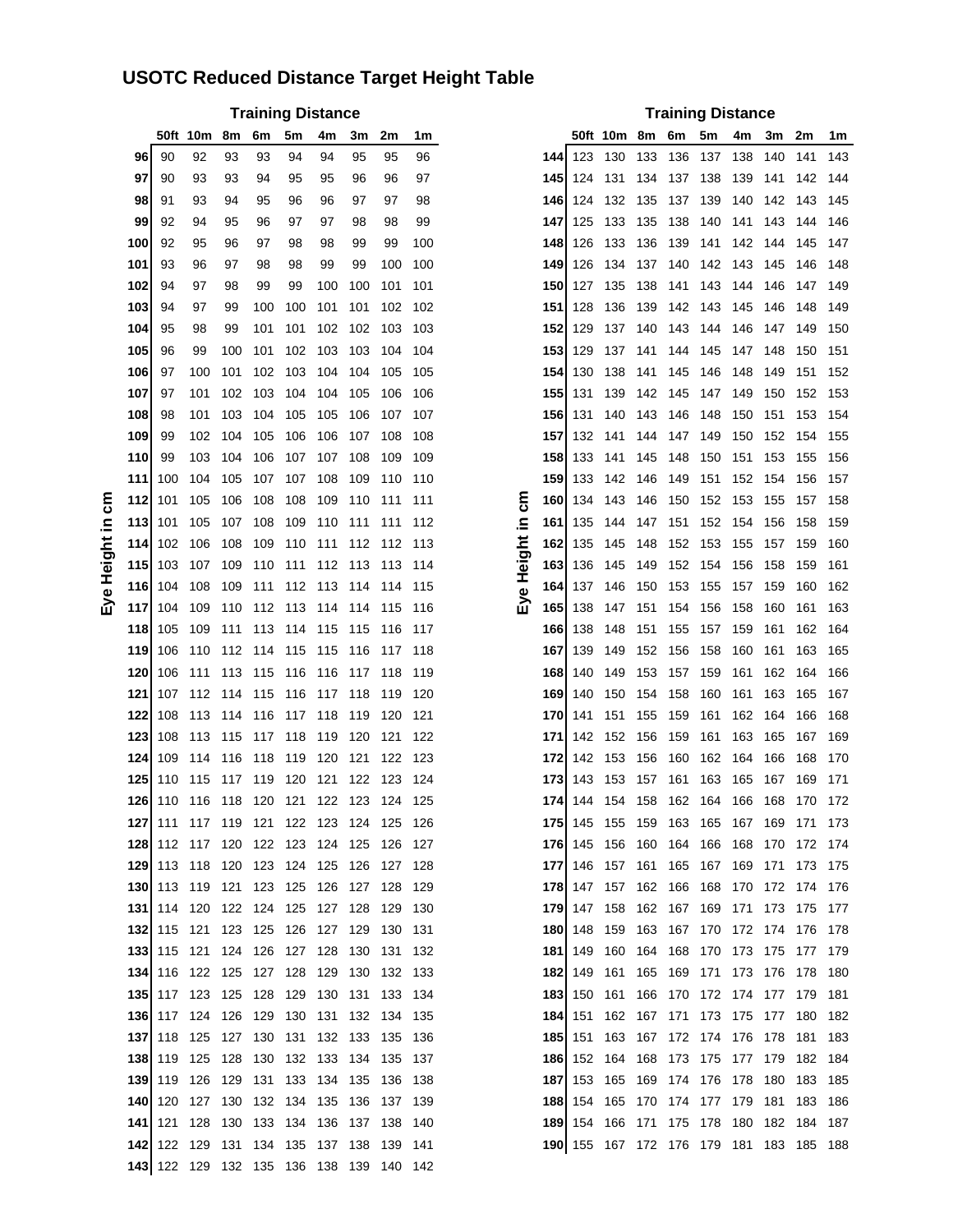## **Fort Benning Reduced Distance Target Height Table**

#### **Table shows the height (in cm) at which to hang a target at a reduced distance to train for the Sius Ascor 50 meter targets at Fort Bennning, GA**

Example: If you are planning to train kneeling by aiming at a bullseye that is 10m away and your aiming eye is 76cm above the floor, you would hang the bullseye 66cm up from the floor

|    |    |          |    |    |    | <b>Training Distance</b> |    |    |    |                  |    |      |                 |    |    | <b>Training Distance</b> |    |    |    |                |
|----|----|----------|----|----|----|--------------------------|----|----|----|------------------|----|------|-----------------|----|----|--------------------------|----|----|----|----------------|
|    |    | 50ft 10m | 8m | 6m | 5m | 4m                       | 3m | 2m | 1m |                  |    | 50ft | 10 <sub>m</sub> | 8m | 6m | 5m                       | 4m | 3m | 2m | 1 <sub>m</sub> |
| 16 | 20 | 18       | 18 | 17 | 17 | 17                       | 17 | 16 | 16 |                  | 56 | 47   | 50              | 52 | 53 | 53                       | 54 | 54 | 55 | 55             |
| 17 | 20 | 19       | 19 | 18 | 18 | 18                       | 18 | 17 | 17 |                  | 57 | 48   | 51              | 52 | 54 | 54                       | 55 | 55 | 56 | 56             |
| 18 | 21 | 20       | 20 | 19 | 19 | 19                       | 19 | 18 | 18 |                  | 58 | 49   | 52              | 53 | 54 | 55                       | 56 | 56 | 57 | 57             |
| 19 | 22 | 21       | 20 | 20 | 20 | 20                       | 20 | 19 | 19 |                  | 59 | 50   | 53              | 54 | 55 | 56                       | 57 | 57 | 58 | 58             |
| 20 | 22 | 22       | 21 | 21 | 21 | 21                       | 20 | 20 | 20 |                  | 60 | 50   | 54              | 55 | 56 | 57                       | 57 | 58 | 59 | 59             |
| 21 | 23 | 22       | 22 | 22 | 22 | 22                       | 21 | 21 | 21 |                  | 61 | 51   | 54              | 56 | 57 | 58                       | 58 | 59 | 60 | 60             |
| 22 | 24 | 23       | 23 | 23 | 23 | 22                       | 22 | 22 | 22 |                  | 62 | 52   | 55              | 57 | 58 | 59                       | 59 | 60 | 61 | 61             |
| 23 | 25 | 24       | 24 | 24 | 24 | 23                       | 23 | 23 | 23 |                  | 63 | 52   | 56              | 57 | 59 | 60                       | 60 | 61 | 62 | 62             |
| 24 | 25 | 25       | 25 | 24 | 24 | 24                       | 24 | 24 | 24 |                  | 64 | 53   | 57              | 58 | 60 | 60                       | 61 | 62 | 63 | 63             |
| 25 | 26 | 26       | 25 | 25 | 25 | 25                       | 25 | 25 | 25 |                  | 65 | 54   | 58              | 59 | 61 | 61                       | 62 | 63 | 64 | 64             |
| 26 | 27 | 26       | 26 | 26 | 26 | 26                       | 26 | 26 | 26 |                  | 66 | 54   | 58              | 60 | 61 | 62                       | 63 | 64 | 64 | 65             |
| 27 | 27 | 27       | 27 | 27 | 27 | 27                       | 27 | 27 | 27 | Eye Height in cm | 67 | 55   | 59              | 61 | 62 | 63                       | 64 | 65 | 65 | 66             |
| 28 | 28 | 28       | 28 | 28 | 28 | 28                       | 28 | 28 | 28 |                  | 68 | 56   | 60              | 62 | 63 | 64                       | 65 | 66 | 66 | 67             |
| 29 | 29 | 29       | 29 | 29 | 29 | 29                       | 29 | 29 | 29 |                  | 69 | 57   | 61              | 62 | 64 | 65                       | 66 | 67 | 67 | 68             |
| 30 | 29 | 30       | 30 | 30 | 30 | 30                       | 30 | 30 | 30 |                  | 70 | 57   | 62              | 63 | 65 | 66                       | 67 | 67 | 68 | 69             |
| 31 | 30 | 30       | 31 | 31 | 31 | 31                       | 31 | 31 | 31 |                  | 71 | 58   | 62              | 64 | 66 | 67                       | 68 | 68 | 69 | 70             |
| 32 | 31 | 31       | 31 | 32 | 32 | 32                       | 32 | 32 | 32 |                  | 72 | 59   | 63              | 65 | 67 | 68                       | 68 | 69 | 70 | 71             |
| 33 | 31 | 32       | 32 | 32 | 33 | 33                       | 33 | 33 | 33 |                  | 73 | 59   | 64              | 66 | 68 | 69                       | 69 | 70 | 71 | 72             |
| 34 | 32 | 33       | 33 | 33 | 33 | 34                       | 34 | 34 | 34 |                  | 74 | 60   | 65              | 67 | 68 | 69                       | 70 | 71 | 72 | 73             |
| 35 | 33 | 34       | 34 | 34 | 34 | 34                       | 35 | 35 | 35 |                  | 75 | 61   | 66              | 67 | 69 | 70                       | 71 | 72 | 73 | 74             |
| 36 | 34 | 34       | 35 | 35 | 35 | 35                       | 36 | 36 | 36 |                  | 76 | 61   | 66              | 68 | 70 | 71                       | 72 | 73 | 74 | 75             |
| 37 | 34 | 35       | 36 | 36 | 36 | 36                       | 36 | 37 | 37 |                  | 77 | 62   | 67              | 69 | 71 | 72                       | 73 | 74 | 75 | 76             |
| 38 | 35 | 36       | 36 | 37 | 37 | 37                       | 37 | 38 | 38 |                  | 78 | 63   | 68              | 70 | 72 | 73                       | 74 | 75 | 76 | 77             |
| 39 | 36 | 37       | 37 | 38 | 38 | 38                       | 38 | 39 | 39 |                  | 79 | 63   | 69              | 71 | 73 | 74                       | 75 | 76 | 77 | 78             |
| 40 | 36 | 38       | 38 | 39 | 39 | 39                       | 39 | 40 | 40 |                  | 80 | 64   | 70              | 72 | 74 | 75                       | 76 | 77 | 78 | 79             |
| 41 | 37 | 38       | 39 | 39 | 40 | 40                       | 40 | 40 | 41 |                  | 81 | 65   | 70              | 73 | 75 | 76                       | 77 | 78 | 79 | 80             |
| 42 | 38 | 39       | 40 | 40 | 41 | 41                       | 41 | 41 | 42 |                  | 82 | 66   | 71              | 73 | 76 | 77                       | 78 | 79 | 80 | 81             |
| 43 | 38 | 40       | 41 | 41 | 42 | 42                       | 42 | 42 | 43 |                  | 83 | 66   | 72              | 74 | 76 | 78                       | 79 | 80 | 81 | 82             |
| 44 | 39 | 41       | 41 | 42 | 42 | 43                       | 43 | 43 | 44 |                  | 84 | 67   | 73              | 75 | 77 | 78                       | 80 | 81 | 82 | 83             |
| 45 | 40 | 42       | 42 | 43 | 43 | 44                       | 44 | 44 | 45 |                  | 85 | 68   | 74              | 76 | 78 | 79                       | 80 | 82 | 83 | 84             |
| 46 | 41 | 42       | 43 | 44 | 44 | 45                       | 45 | 45 | 46 |                  | 86 | 68   | 74              | 77 | 79 | 80                       | 81 | 83 | 84 | 85             |
| 47 | 41 | 43       | 44 | 45 | 45 | 45                       | 46 | 46 | 47 |                  | 87 | 69   | 75              | 78 | 80 | 81                       | 82 | 83 | 85 | 86             |
| 48 | 42 | 44       | 45 | 46 | 46 | 46                       | 47 | 47 | 48 |                  | 88 | 70   | 76              | 78 | 81 | 82                       | 83 | 84 | 86 | 87             |
| 49 | 43 | 45       | 46 | 46 | 47 | 47                       | 48 | 48 | 49 |                  | 89 | 70   | 77              | 79 | 82 | 83                       | 84 | 85 | 87 | 88             |
| 50 | 43 | 46       | 46 | 47 | 48 | 48                       | 49 | 49 | 50 |                  | 90 | 71   | 78              | 80 | 83 | 84                       | 85 | 86 | 88 | 89             |
| 51 | 44 | 46       | 47 | 48 | 49 | 49                       | 50 | 50 | 51 |                  | 91 | 72   | 78              | 81 | 83 | 85                       | 86 | 87 | 88 | 90             |
| 52 | 45 | 47       | 48 | 49 | 50 | 50                       | 51 | 51 | 52 |                  | 92 | 72   | 79              | 82 | 84 | 86                       | 87 | 88 | 89 | 91             |
| 53 | 45 | 48       | 49 | 50 | 51 | 51                       | 52 | 52 | 53 |                  | 93 | 73   | 80              | 83 | 85 | 87                       | 88 | 89 | 90 | 92             |
| 54 | 46 | 49       | 50 | 51 | 51 | 52                       | 52 | 53 | 53 |                  | 94 | 74   | 81              | 83 | 86 | 87                       | 89 | 90 | 91 | 93             |
| 55 | 47 | 50       | 51 | 52 | 52 | 53                       | 53 | 54 | 54 |                  | 95 | 75   | 82              | 84 | 87 | 88                       | 90 | 91 | 92 | 94             |

|    | 50ft                                                                                                     | 10m                                                                                                                        | 8m                                                                                                             | 6m                                                                                                             | 5m                                                                                                             | 4m                                                                                                       | 3m                                                                                                       | 2m                                                                                                                            | 1m                                                                                                             |  |  |
|----|----------------------------------------------------------------------------------------------------------|----------------------------------------------------------------------------------------------------------------------------|----------------------------------------------------------------------------------------------------------------|----------------------------------------------------------------------------------------------------------------|----------------------------------------------------------------------------------------------------------------|----------------------------------------------------------------------------------------------------------|----------------------------------------------------------------------------------------------------------|-------------------------------------------------------------------------------------------------------------------------------|----------------------------------------------------------------------------------------------------------------|--|--|
| 56 | 47                                                                                                       | 50                                                                                                                         | 52                                                                                                             | 53                                                                                                             | 53                                                                                                             | 54                                                                                                       | 54                                                                                                       | 55                                                                                                                            | 55                                                                                                             |  |  |
| 57 | 48                                                                                                       | 51                                                                                                                         | 52                                                                                                             | 54                                                                                                             | 54                                                                                                             | 55                                                                                                       | 55                                                                                                       | 56                                                                                                                            | 56                                                                                                             |  |  |
| 58 | 49                                                                                                       | 52                                                                                                                         | 53                                                                                                             | 54                                                                                                             | 55                                                                                                             | 56                                                                                                       | 56                                                                                                       | 57                                                                                                                            | 57                                                                                                             |  |  |
| 59 | 50                                                                                                       | 53                                                                                                                         | 54                                                                                                             | 55                                                                                                             | 56                                                                                                             | 57                                                                                                       | 57                                                                                                       | 58                                                                                                                            | 58                                                                                                             |  |  |
| 60 | 50                                                                                                       | 54                                                                                                                         | 55                                                                                                             | 56                                                                                                             | 57                                                                                                             | 57                                                                                                       | 58                                                                                                       | 59                                                                                                                            | 59                                                                                                             |  |  |
| 61 | 51                                                                                                       | 54                                                                                                                         | 56                                                                                                             | 57                                                                                                             | 58                                                                                                             | 58                                                                                                       | 59                                                                                                       | 60                                                                                                                            | 60                                                                                                             |  |  |
| 62 | 52                                                                                                       | 55                                                                                                                         | 57                                                                                                             | 58                                                                                                             | 59                                                                                                             | 59                                                                                                       | 60                                                                                                       | 61                                                                                                                            | 61                                                                                                             |  |  |
| 63 | 52                                                                                                       | 56                                                                                                                         | 57                                                                                                             | 59                                                                                                             | 60                                                                                                             | 60                                                                                                       | 61                                                                                                       | 62                                                                                                                            | 62                                                                                                             |  |  |
| 64 | 53                                                                                                       | 57                                                                                                                         | 58                                                                                                             | 60                                                                                                             | 60                                                                                                             | 61                                                                                                       | 62                                                                                                       | 63                                                                                                                            | 63                                                                                                             |  |  |
| 65 | 54                                                                                                       | 58                                                                                                                         | 59                                                                                                             | 61                                                                                                             | 61                                                                                                             | 62                                                                                                       | 63                                                                                                       | 64                                                                                                                            | 64                                                                                                             |  |  |
| 66 | 54                                                                                                       | 58                                                                                                                         | 60                                                                                                             | 61                                                                                                             | 62                                                                                                             | 63                                                                                                       | 64                                                                                                       | 64                                                                                                                            | 65                                                                                                             |  |  |
| 67 | 55                                                                                                       | 59                                                                                                                         | 61                                                                                                             | 62                                                                                                             | 63                                                                                                             | 64                                                                                                       | 65                                                                                                       | 65                                                                                                                            | 66                                                                                                             |  |  |
| 68 | 56                                                                                                       | 60                                                                                                                         | 62                                                                                                             | 63                                                                                                             | 64                                                                                                             | 65                                                                                                       | 66                                                                                                       | 66                                                                                                                            | 67                                                                                                             |  |  |
| 69 | 57                                                                                                       | 61                                                                                                                         | 62                                                                                                             | 64                                                                                                             | 65                                                                                                             | 66                                                                                                       | 67                                                                                                       | 67                                                                                                                            | 68                                                                                                             |  |  |
| 70 | 57                                                                                                       | 62                                                                                                                         | 63                                                                                                             | 65                                                                                                             | 66                                                                                                             | 67                                                                                                       | 67                                                                                                       | 68                                                                                                                            | 69                                                                                                             |  |  |
| 71 | 58                                                                                                       | 62                                                                                                                         | 64                                                                                                             | 66                                                                                                             | 67                                                                                                             | 68                                                                                                       | 68                                                                                                       | 69                                                                                                                            | 70                                                                                                             |  |  |
| 72 | 59                                                                                                       | 63                                                                                                                         | 65                                                                                                             | 67                                                                                                             | 68                                                                                                             | 68                                                                                                       | 69                                                                                                       | 70                                                                                                                            | 71                                                                                                             |  |  |
| 73 | 59                                                                                                       | 64                                                                                                                         | 66                                                                                                             | 68                                                                                                             | 69                                                                                                             | 69                                                                                                       | 70                                                                                                       | 71                                                                                                                            | 72                                                                                                             |  |  |
| 74 | 60                                                                                                       | 65                                                                                                                         | 67                                                                                                             | 68                                                                                                             | 69                                                                                                             | 70                                                                                                       | 71                                                                                                       | 72                                                                                                                            | 73                                                                                                             |  |  |
| 75 |                                                                                                          | 66                                                                                                                         | 67                                                                                                             | 69                                                                                                             | 70                                                                                                             | 71                                                                                                       | 72                                                                                                       | 73                                                                                                                            | 74                                                                                                             |  |  |
| 76 |                                                                                                          | 66                                                                                                                         | 68                                                                                                             | 70                                                                                                             | 71                                                                                                             | 72                                                                                                       | 73                                                                                                       | 74                                                                                                                            | 75                                                                                                             |  |  |
|    |                                                                                                          |                                                                                                                            |                                                                                                                |                                                                                                                |                                                                                                                |                                                                                                          | 74                                                                                                       |                                                                                                                               | 76                                                                                                             |  |  |
|    |                                                                                                          |                                                                                                                            |                                                                                                                |                                                                                                                |                                                                                                                |                                                                                                          |                                                                                                          |                                                                                                                               | 77                                                                                                             |  |  |
|    |                                                                                                          |                                                                                                                            |                                                                                                                |                                                                                                                |                                                                                                                |                                                                                                          |                                                                                                          |                                                                                                                               | 78                                                                                                             |  |  |
|    |                                                                                                          |                                                                                                                            |                                                                                                                |                                                                                                                |                                                                                                                |                                                                                                          |                                                                                                          |                                                                                                                               | 79                                                                                                             |  |  |
|    |                                                                                                          |                                                                                                                            |                                                                                                                |                                                                                                                |                                                                                                                |                                                                                                          |                                                                                                          |                                                                                                                               | 80                                                                                                             |  |  |
|    |                                                                                                          |                                                                                                                            |                                                                                                                |                                                                                                                |                                                                                                                |                                                                                                          |                                                                                                          |                                                                                                                               | 81                                                                                                             |  |  |
|    |                                                                                                          |                                                                                                                            |                                                                                                                |                                                                                                                |                                                                                                                |                                                                                                          |                                                                                                          |                                                                                                                               | 82                                                                                                             |  |  |
|    |                                                                                                          |                                                                                                                            |                                                                                                                |                                                                                                                |                                                                                                                |                                                                                                          |                                                                                                          |                                                                                                                               | 83                                                                                                             |  |  |
|    |                                                                                                          |                                                                                                                            |                                                                                                                |                                                                                                                |                                                                                                                |                                                                                                          |                                                                                                          |                                                                                                                               | 84                                                                                                             |  |  |
|    |                                                                                                          |                                                                                                                            |                                                                                                                |                                                                                                                |                                                                                                                |                                                                                                          |                                                                                                          |                                                                                                                               | 85                                                                                                             |  |  |
|    |                                                                                                          |                                                                                                                            |                                                                                                                |                                                                                                                |                                                                                                                |                                                                                                          |                                                                                                          |                                                                                                                               | 86<br>87                                                                                                       |  |  |
|    |                                                                                                          |                                                                                                                            |                                                                                                                |                                                                                                                |                                                                                                                |                                                                                                          |                                                                                                          |                                                                                                                               |                                                                                                                |  |  |
|    |                                                                                                          |                                                                                                                            |                                                                                                                |                                                                                                                |                                                                                                                |                                                                                                          |                                                                                                          |                                                                                                                               | 88<br>89                                                                                                       |  |  |
|    |                                                                                                          |                                                                                                                            |                                                                                                                |                                                                                                                |                                                                                                                |                                                                                                          |                                                                                                          |                                                                                                                               | 90                                                                                                             |  |  |
|    |                                                                                                          |                                                                                                                            |                                                                                                                |                                                                                                                |                                                                                                                |                                                                                                          |                                                                                                          |                                                                                                                               | 91                                                                                                             |  |  |
|    |                                                                                                          |                                                                                                                            |                                                                                                                |                                                                                                                |                                                                                                                |                                                                                                          |                                                                                                          |                                                                                                                               | 92                                                                                                             |  |  |
|    |                                                                                                          |                                                                                                                            |                                                                                                                |                                                                                                                |                                                                                                                |                                                                                                          |                                                                                                          |                                                                                                                               | 93                                                                                                             |  |  |
|    | 75                                                                                                       |                                                                                                                            |                                                                                                                |                                                                                                                | 88                                                                                                             | 90                                                                                                       |                                                                                                          |                                                                                                                               | 94                                                                                                             |  |  |
|    | 77<br>78<br>79<br>80<br>81<br>82<br>83<br>84<br>85<br>86<br>87<br>88<br>89<br>90<br>91<br>92<br>93<br>94 | 61<br>61<br>62<br>63<br>63<br>64<br>65<br>66<br>66<br>67<br>68<br>68<br>69<br>70<br>70<br>71<br>72<br>72<br>73<br>74<br>95 | 67<br>68<br>69<br>70<br>70<br>71<br>72<br>73<br>74<br>74<br>75<br>76<br>77<br>78<br>78<br>79<br>80<br>81<br>82 | 69<br>70<br>71<br>72<br>73<br>73<br>74<br>75<br>76<br>77<br>78<br>78<br>79<br>80<br>81<br>82<br>83<br>83<br>84 | 71<br>72<br>73<br>74<br>75<br>76<br>76<br>77<br>78<br>79<br>80<br>81<br>82<br>83<br>83<br>84<br>85<br>86<br>87 | 72<br>73<br>74<br>75<br>76<br>77<br>78<br>78<br>79<br>80<br>81<br>82<br>83<br>84<br>85<br>86<br>87<br>87 | 73<br>74<br>75<br>76<br>77<br>78<br>79<br>80<br>80<br>81<br>82<br>83<br>84<br>85<br>86<br>87<br>88<br>89 | Training Distance<br>75<br>76<br>77<br>78<br>79<br>80<br>81<br>82<br>83<br>83<br>84<br>85<br>86<br>87<br>88<br>89<br>90<br>91 | 75<br>76<br>77<br>78<br>79<br>80<br>81<br>82<br>83<br>84<br>85<br>86<br>87<br>88<br>88<br>89<br>90<br>91<br>92 |  |  |